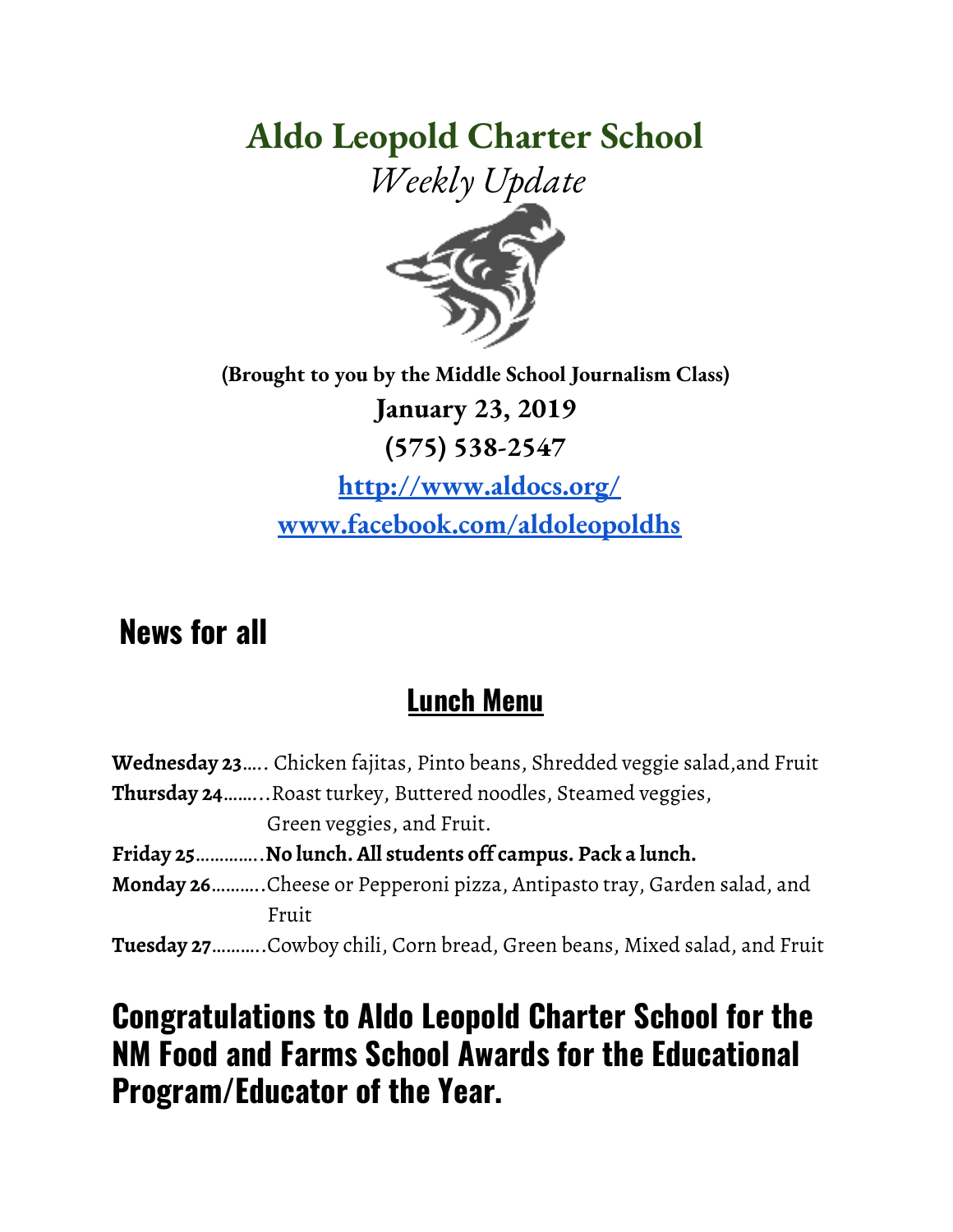

Hello everyone! Lunch bunch needs servers **(shocking)**. Call Cathy at the front desk at (575) 538-2547 to give your time to this necessary program. Thank you!

### **January [Calendar](https://www.aldocs.org/calendar.html)**

hello

- 22-24……….MAPS t[e](https://www.aldocs.org/letters-home--permission-slips.html)sting Middle School
- 24-25………[.](https://www.aldocs.org/letters-home--permission-slips.html)Ski [Trip](https://www.aldocs.org/letters-home--permission-slips.html) High School
- 28…….……….ELA Maps Testing 9th grade
- 29-31……….Trip to the Roundhouse, Santa Fe-select High School students
- 31……………..ELA Maps Testing 10th grade

## **January Students of the Month**



Yureau, 8th grade, on the far left, and Gayla, 12th grade, is third from the left.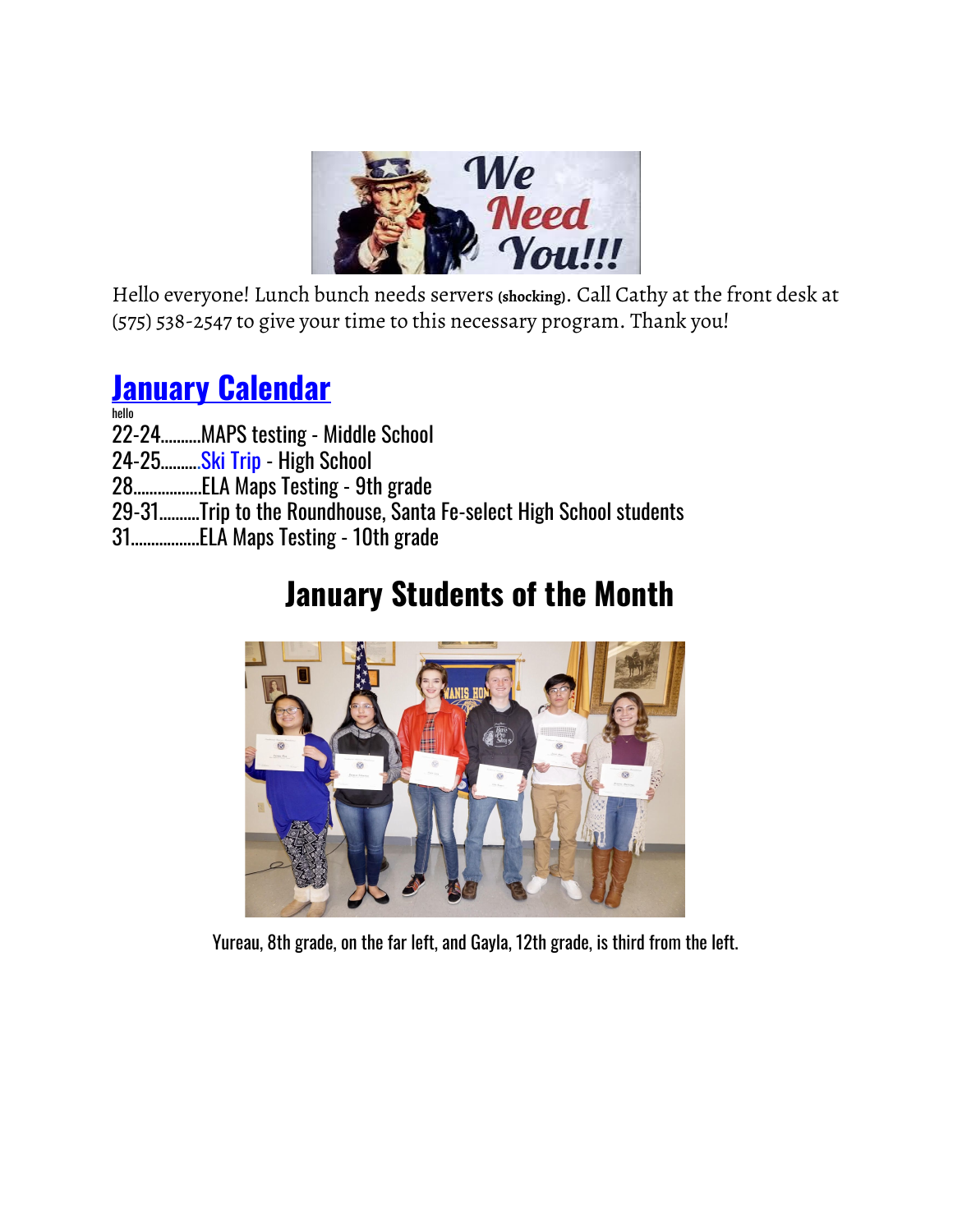# **High school**

### **It was a Success**

Ok, so with the High School dance from last week, the students that went to it, said that it was a very fun and exciting event. Student Council made a big profit to fund future activities.

## **The compass is not the only thing we can use to find ourselves**

Pete, Orien, and Kristin have put a new spin on the **Community Orientation** class. Students will be divided into three groups each week with each student in each group rotating through seven roles: photographer, oxytocin person (head of morale), press agent, ecologist, historian, economist, and sociologist. "Students will absorb what happens throughout the day from their unique perspective, report back to their group about what they experience, and evaluate the experience in their weekly journal." Last week student studied the geology of Boston Hill with Dave Menzie. Joseph had this to say about that:

Today our group learned about geology and rocks. We learned the three different stages of the the rock cycle (metamorphic, igneous, and sedimentary.) We also learned about tectonic plates and how they form mountains and cause earthquakes. We talked with our guide Dave about the mining industry and how that affects the geological integrity of the earth. We watched two short documentaries about the tectonic plates that make up the layers of our earth.

This **Friday, January 25** the CO class will have the first of two weeks devoted to water harvesting. This Friday will find the student who are not on the ski trip touring a site with Stream Dynamics. BIG 5 essential.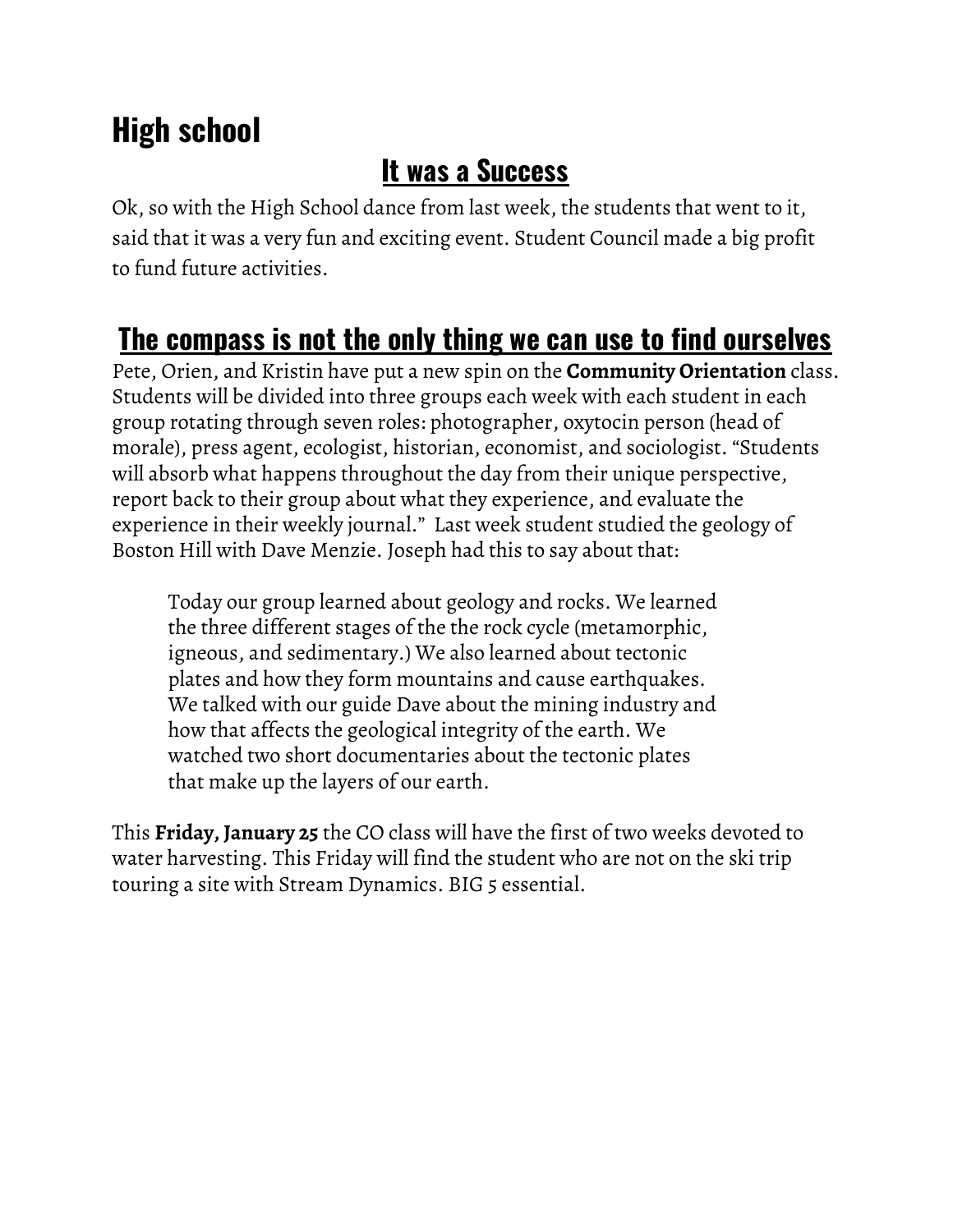# **YCC**

Hello people! Here are some things YCC crews have done so far this semester:

- Eco-Monitoring Crew: This crew did bird banding at Iron Bridge last week.
- Murals Crew: This crew began the clay work for the Dia De Los Muertos mural for Silver City Museum.
- Trail Crew: This crew has worked on rock bars, drainages, and crib walls. They will soon begin work on Spring Street Trailhead, another trail connecting the WNMU Police Academy area to the CDT and this crew will also be doing an erosion check at Dragonfly Trail.
- Archaeology Crew: This crew will be continuing the work and training they have been doing and receiving.
- Gardening Crew: This crew began the work to create a pollinator garden on the median on 10th street between Santa Rita and Gordon Streets (see below).

#### **Who needs a hackberry? A hackberry emperor**!



Thanks to a generous grant from the Keep New Mexico Beautiful, Inc., through a grant from New Mexico Clean & Beautiful, a division of the New Mexico Tourism Department, the YCC Garden Crew is planting over 100 native pollinator plants in the Tenth Street Median but do you know why? Experimental education! With KNMB's help, the median will

better serve as a refuge and respite not only to pedestrians and cyclists but also to our area pollinators. Grant County is home to over *100* butterfly species and yet little is known about many of their forage habits, larval host plants, life cycles, and population numbers. The new plants and shrubs have been specifically chosen to serve as nectar sources and host plants. Remember that butterflies are not always butterflies; they start out as caterpillars. So the pollinator garden must feed both stages. A caterpillar EATS and a butterfly SIPS; foliage is for eating and flowers are for sipping nectar. The KNMB grant has allowed us to purchase collection, observation, rearing, and identification equipment so the median can be used as an outdoor classroom for students to observe, benignly collect and identify bees,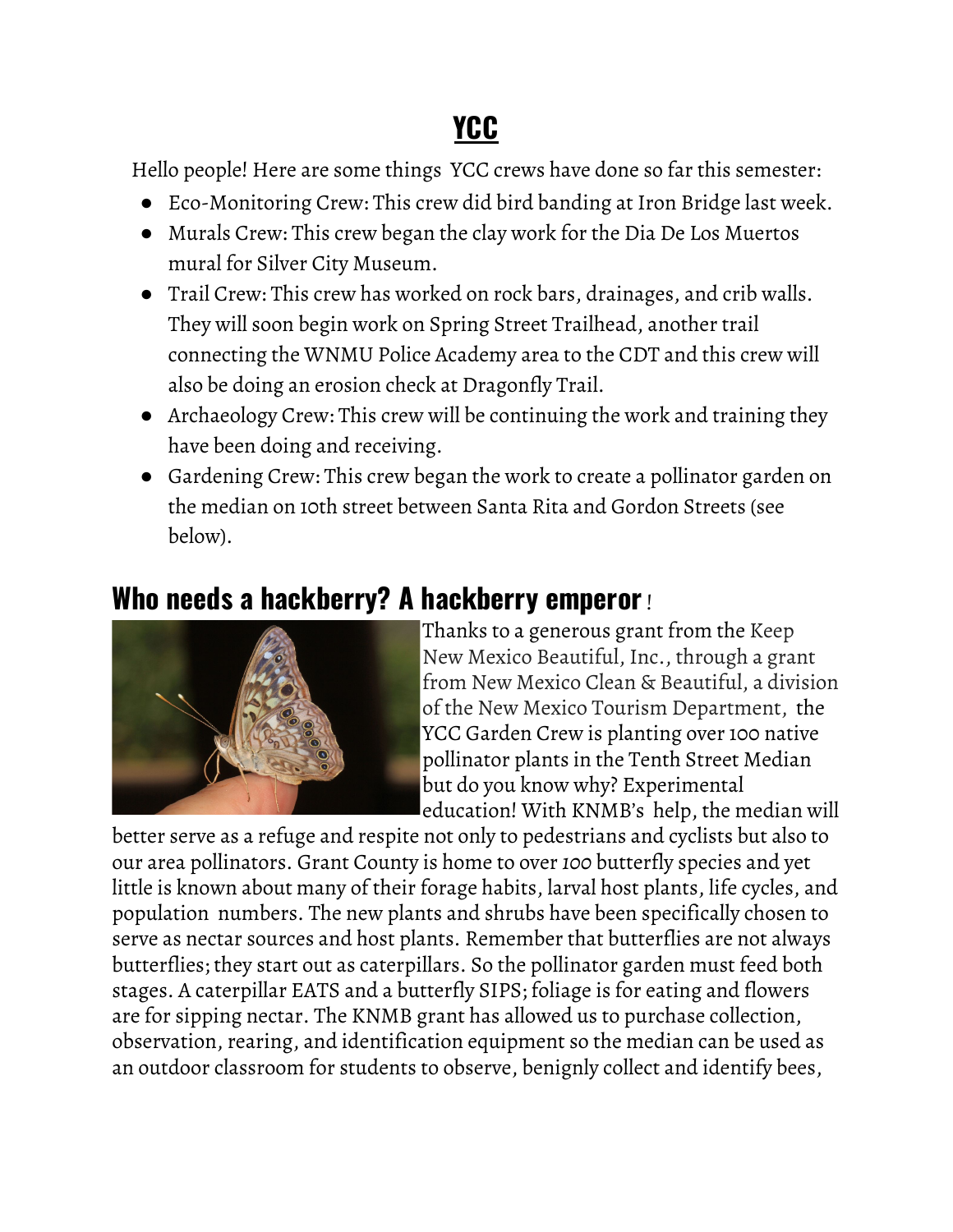butterflies and moths and their larva, and learn appropriate data collection and recording. Swing by this project periodically to see the progress!



#### **Round House Visit**

**Tuesday, January 29 through Thursday January 31,** a dozen high schoolers will be going to the Roundhouse in Santa Fe to meet with the legislators! FYI our local legislators are Senator Gabriel Ramos, Representatives Rebecca Dow, and Rudy Martinez. These students were chosen by their teachers to represent our school's mission and program in relation to Senate Bill 1. If passed SB1 would cut our school's small adjustment (a sum of money we receive for serving a small geographical population). The small school adjustment accounts for 36% of our school budget and would be cut at 12% each year over the next three years. In the past, meeting with the legislators has been very effective and is a great educational opportunity for our students. This year's student engagement is critical.

## **Middle School**

## **Learn to Help**

On Friday, January 18, half of the middle school will be going to the Volunteer Center. This group will spend half of their time volunteering and the other half of their time at La Capilla Public Space, working on action learning projects. The other half of the middle school will start their day at school organizing their action learning projects and then will bus to La Capilla and the surrounding area to take advantage of resources there to do more research for their action learning projects.

Remember your big five!

●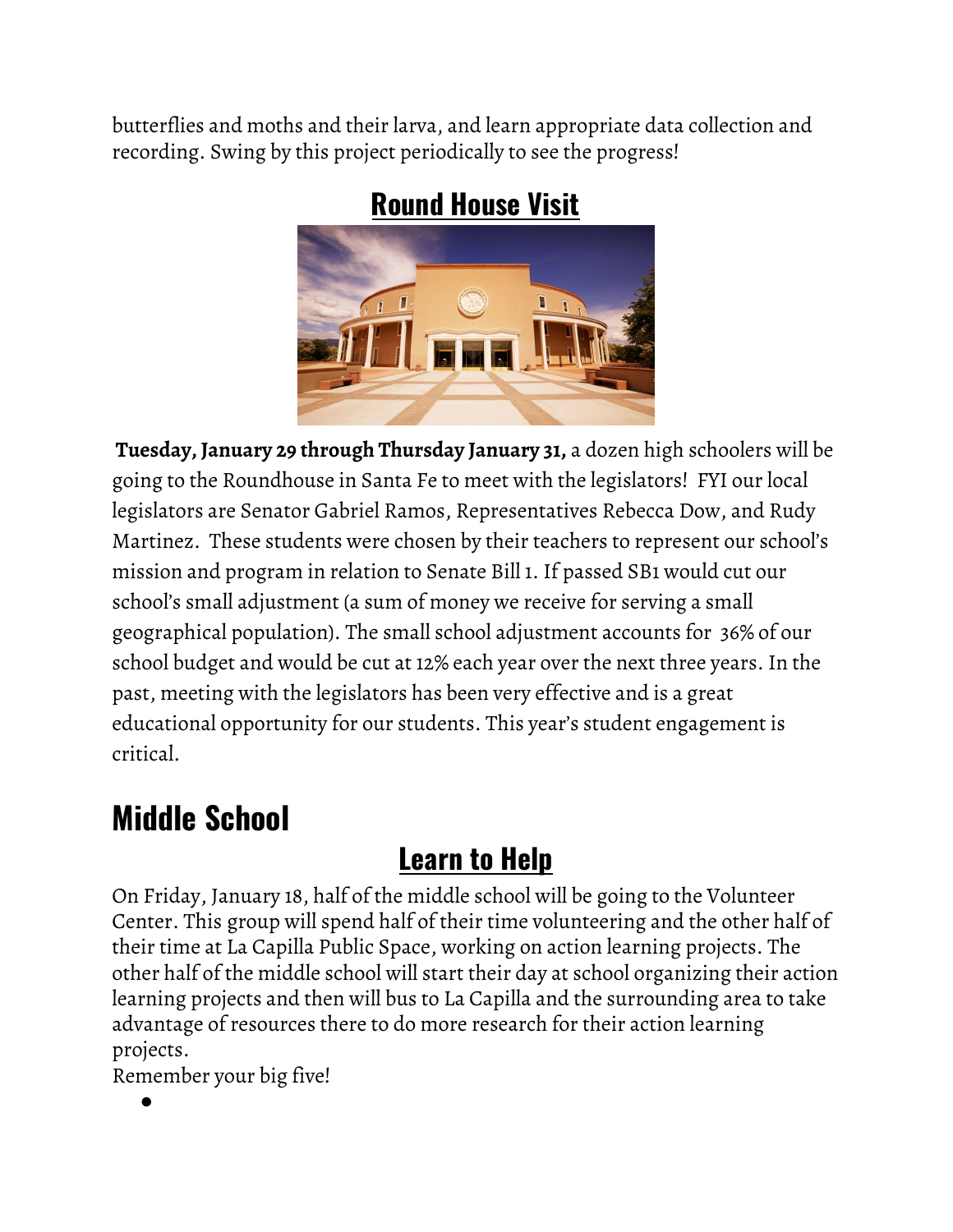- 2 Water Bottles
- Sturdy Shoes
- Hat
- Journal and writing supplies

# **Community Events**

# **[Vocal](http://www.gcconcerts.org/index.php) Trash**

According to the website, "best described as 'entertainment with a conscience', **Vocal Trash** is an urban-themed Broadway style production that reconnects us with our planet and its inhabitants. This 7-member, green-minded troupe rescues items from landfills to create a meaningful experience unlike any other." See them on **Thursday, January 24 from 7:00pm-9:00pm** at **Western New Mexico University Fine arts Center Theater in Silver City.** For ticket pricing go to the Grant County Community Concert Series website.

### **[Philippe](https://silvercitypubliclibrary.org/) Holmes**

On **Friday, January 25 from 6:00pm-8:00pm** Philippe Holmes will present "a voyage across three centuries of guitar music, as well as works of J.S. Bach adapted for the guitar." For this **free event** go to **The Public Library** at **515 West College Avenue in Silver City**. Seating is limited and will be on a first-come, first-seated basis. Doors will open at **5:30pm, 30 minutes before performance time**.

# **Horn [Quintets](https://wnmu.edu/events/13135/)**

According to the WNMU website, on **Tuesday, January 29 Willy Sucre** will be performing Chamber Music that he has performed and recorded throughout South, Central, and North America. This performance will be played at the **Light Hall Theater at 7:00pm**. The tickets will be **\$15 each** 0r **free with your Mustang Card**.

# **3 [Banjos](https://wnmu.edu/events/we-banjo-3/)**

- Lunch *Plus*
- ALCS t-shirt (because why not?)